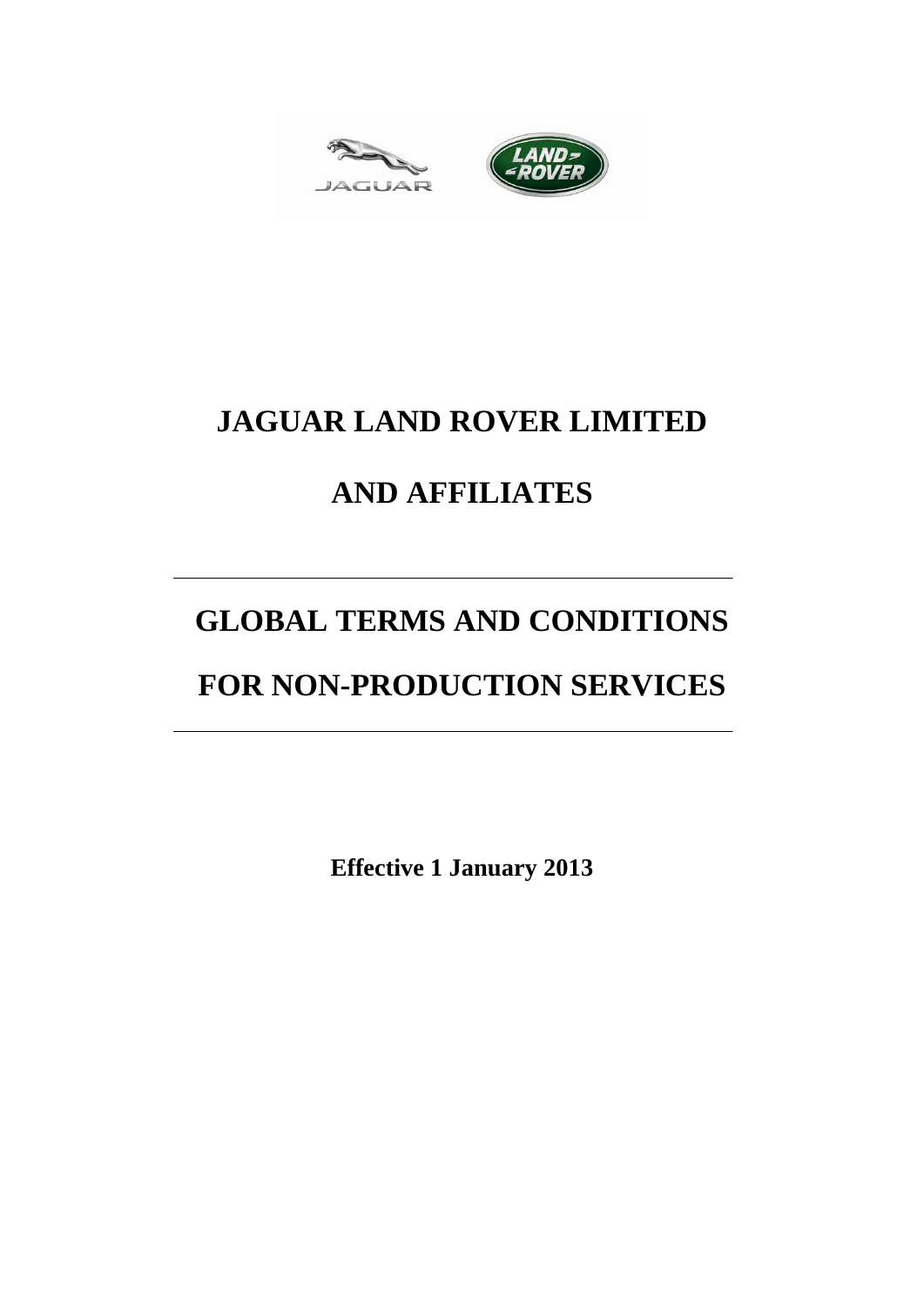### **CONTENTS**

| <b>Number</b>    | <b>Description</b>                                    | Page           |
|------------------|-------------------------------------------------------|----------------|
| 1.               | Interpretation                                        | 3              |
| 2.               | Offer, Acceptance                                     | 5              |
| 3.               | Services and Obligations of Supplier                  | $\overline{5}$ |
| $\overline{4}$ . | Warranty                                              | 6              |
| 5.               | Title, Risk and No Lien                               | $\overline{7}$ |
| 6.               | Inspection and Audit                                  | $\overline{7}$ |
| 7.               | <b>Records and Deliverables</b>                       | $\overline{7}$ |
| 8.               | Fees, Invoicing and Payment                           | $\overline{7}$ |
| 9.               | <b>Intellectual Property Rights</b>                   | 8              |
| 10.              | Infringement of Intellectual Property                 | 10             |
| 11.              | Confidentiality                                       | 10             |
| 12.              | Personally Identifiable Information                   | 10             |
| 13.              | Term and Termination                                  | 11             |
| 14.              | Force Majeure                                         | 12             |
| 15.              | Indemnity and Insurance                               | 12             |
| 16.              | Right of Set-off                                      | 13             |
| 17.              | <b>Waiver and Remedies</b>                            | 13             |
| 18.              | <b>Entire Agreement</b>                               | 13             |
| 19.              | Assignment and Sub-contracting                        | 13             |
| 20.              | No Partnership                                        | 14             |
| 21.              | <b>Basic Working Conditions and Employment Status</b> | 14             |
| 22.              | Compliance with Anti-Bribery Laws                     | 14             |
| 23.              | Severability                                          | 15             |
| 24.              | Publicity                                             | 15             |
| 25.              | Survival                                              | 15             |
| 26.              | <b>Notices</b>                                        | 15             |
| 27.              | Third Party Rights                                    | 15             |
| 28.              | <b>Bailed Property</b>                                | 15             |
| 29.              | <b>Dispute Resolution</b>                             | 16             |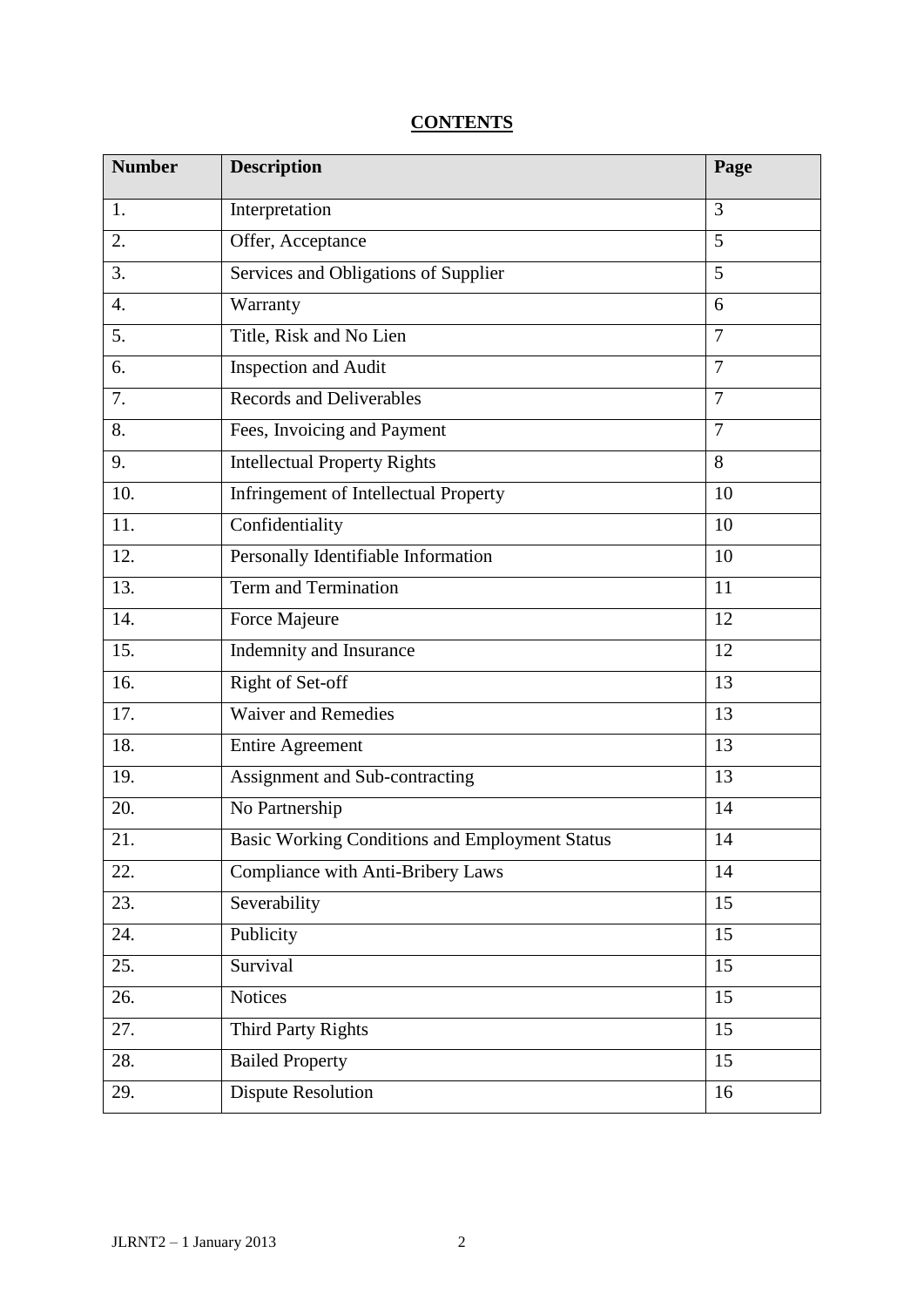### **Jaguar Land Rover**

## **GLOBAL TERMS AND CONDITIONS FOR NON-PRODUCTION SERVICES**

Jaguar Land Rover Limited ("Jaguar Land Rover") and its affiliated companies around the world comprise a global entity whose business activities consist of development, manufacture, marketing and sale of premium motor vehicles and automotive parts. Our mission is to improve continually our products and services to meet our customer's needs. The automotive vehicle market is undergoing constant development. Our customers are constantly raising their requirements with respect to function, quality and safety. Environmental leadership is becoming an increasingly important aspect of customer choice. Thus, constant change and improvement are necessary to be competitive.

Successful relationships with our suppliers are important to us. Our suppliers are an essential part of our team, playing a pivotal role in helping us to consistently deliver quality products to our customers. Jaguar Land Rover and its suppliers agree that every single component must meet or exceed the requirements and expectations of our customers and that greater customer satisfaction is the only way for both Jaguar Land Rover and its suppliers to achieve long-term increased volume, efficiency and profitability. Our suppliers' commitment to quality and willingness to work together are key to Jaguar Land Rover becoming the leading manufacturer of premium cars in the world which will allow each of us to grow our businesses and to provide superior returns to our respective shareholders.

To achieve our mutual goal, we must work together to exceed customer expectations by consistently delivering exciting new products, with high quality and low cost. In view of these goals and objectives, Jaguar Land Rover and its suppliers agree that the following terms and conditions, govern the purchase delivery of services from the supplier to Jaguar Land Rover.

These terms and conditions and associated documents are issued on behalf of that Jaguar Land Rover legal entity (or the Jaguar Land Rover Affiliate) identified on the face of the Purchase Order as "Buyer" and will apply to all orders issued to you as Supplier of services, but excluding engineering services and consultancy services (the supply of which would be subject to a separate Purchase Order and Buyer's Global Terms and Conditions For Engineering Services or Buyer's Global Terms and Conditions For Consultancy Services (as applicable)). Purchase Orders and other associated purchasing documents will be valid without signature if issued by Buyer through its computer system or other electronic means. The reference to Purchase Order herein shall include a blanket Purchase Order or similar documents issued by Buyer to Supplier and which incorporate these terms and conditions.

#### 1. INTERPRETATION

(a) In these terms and conditions the following words have the following meanings unless inconsistent with the context:

| "Affiliates" |  |
|--------------|--|
|--------------|--|

| "Affiliates" | means Buyer's or Supplier's (as relevant) subsidiaries, its holding       |
|--------------|---------------------------------------------------------------------------|
|              | company and any subsidiaries of such holding company. A company           |
|              |                                                                           |
|              | is a "subsidiary" of another company, its "holding company", if that      |
|              | other company—                                                            |
|              | (a) holds 50% or more of the voting rights in it, or                      |
|              | (b) holds 50% or more of the shares or stock in it; or                    |
|              | (c) is a member of it and has the right to appoint or remove a majority   |
|              | of its board of directors; or                                             |
|              | (d) is a member of it and controls alone, pursuant to an agreement with   |
|              | other members, a majority of the voting rights in it,                     |
|              | or if it is a subsidiary of a company that is itself a subsidiary of that |
|              | other company;                                                            |
|              |                                                                           |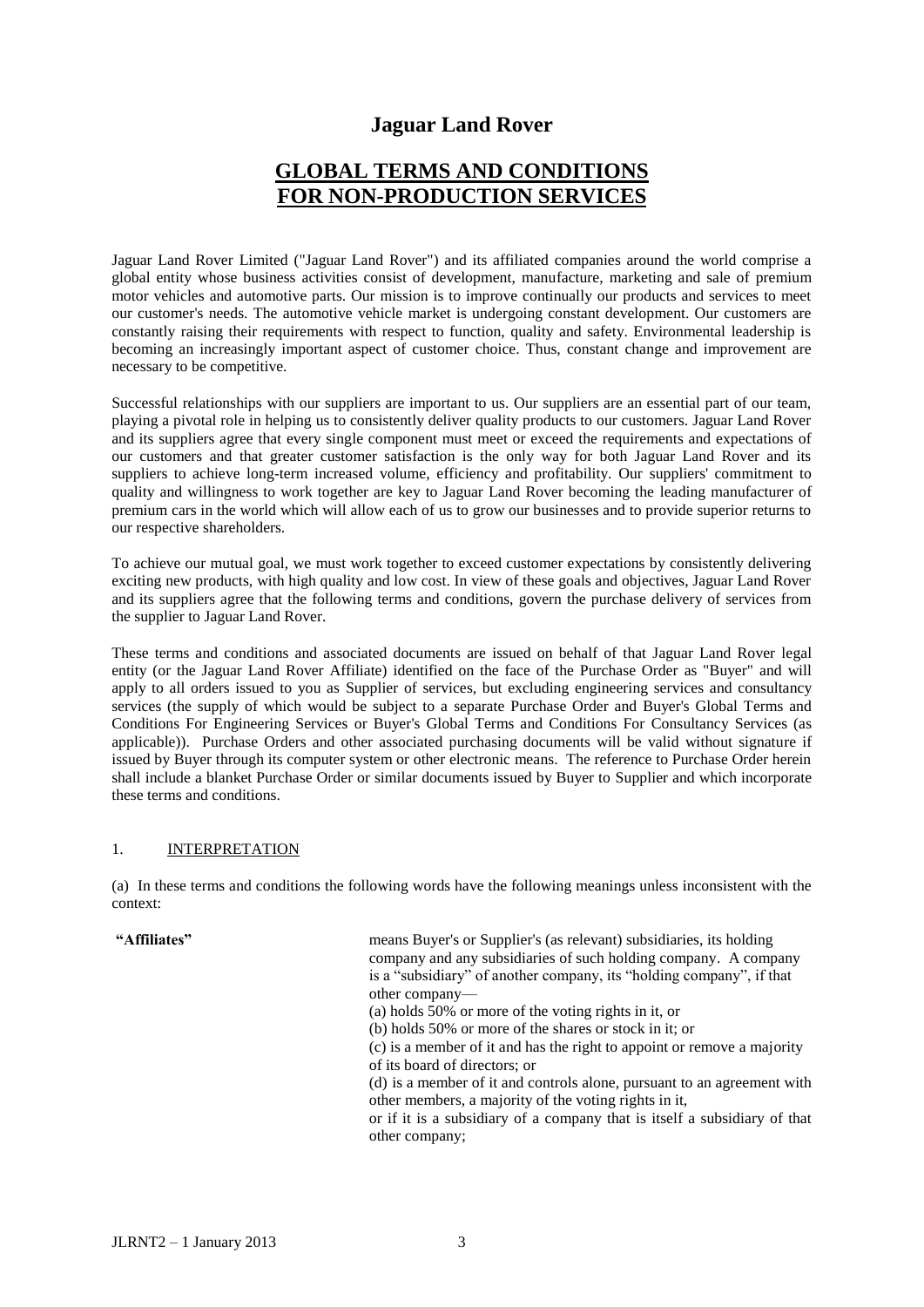| "Background IPR"               | means the Intellectual Property Rights of either Buyer or Supplier<br>which are in existence as at the Commencement Date or which are<br>developed independently of the Services;                                                                                                                                                                                                                                                                                                                                                                                                                                         |
|--------------------------------|---------------------------------------------------------------------------------------------------------------------------------------------------------------------------------------------------------------------------------------------------------------------------------------------------------------------------------------------------------------------------------------------------------------------------------------------------------------------------------------------------------------------------------------------------------------------------------------------------------------------------|
| "Business Day"                 | means any day other than a Saturday or Sunday or a public or bank<br>holiday in England;                                                                                                                                                                                                                                                                                                                                                                                                                                                                                                                                  |
| "Business Hours"               | means 9.00 a.m. to 5.00 p.m. inclusive on any Business Day;                                                                                                                                                                                                                                                                                                                                                                                                                                                                                                                                                               |
| "Buyer"                        | means the purchaser of the Services, as identified on the face of the<br>Purchase Order;                                                                                                                                                                                                                                                                                                                                                                                                                                                                                                                                  |
| "Commencement Date"            | means the date of the Purchase Order;                                                                                                                                                                                                                                                                                                                                                                                                                                                                                                                                                                                     |
| "Confidential Information"     | means secret or confidential commercial, financial, marketing,<br>technical or other information (including, without limitation,<br>information in or relating to vehicle model programmes, product plans,<br>business plans, marketing plans, research and development projects or<br>Buyer's finances), know-how, trade secrets and other information in<br>any form or medium of Buyer and/or Buyer's Affiliates, whether<br>disclosed orally or in writing before or after the Commencement Date,<br>together with any reproductions of such information in any form or<br>medium or any part(s) of this information; |
| "Deliverables"                 | means all documents, products and materials developed by Supplier<br>and/or its agents, contractors and employees as part of or in relation to<br>the Services in any form or media including, without limitation,<br>drawings, maps, plans, diagrams, designs, pictures, computer<br>programs, data, specifications and reports (including drafts);                                                                                                                                                                                                                                                                      |
| "Fees"                         | means the fees for the Services as set out in the Purchase Order;                                                                                                                                                                                                                                                                                                                                                                                                                                                                                                                                                         |
| "Force Majeure"                | means any cause preventing either Buyer or Supplier from performing<br>any or all of its obligations which arises from or is attributable to<br>circumstances beyond its reasonable control, including, without<br>limitation, acts of God, acts of governmental or supra-national<br>authority, outbreak of hostilities, national emergency, an act of<br>terrorism, riots, civil commotion, fire, explosion, or flood;                                                                                                                                                                                                  |
| "Foreground IPR"               | means any Intellectual Property Rights, including without limitation<br>inventions, designs, discoveries, improvements, concepts, techniques,<br>processes and know-how, whether or not patentable, which arise or are<br>created by Buyer and/or or Supplier (and/or Supplier's sub-<br>contractors) during the term of the Purchase Order and in connection<br>with the Services or as a result thereof;                                                                                                                                                                                                                |
| "Intellectual Property Rights" | means any patent, utility model, registered design, unregistered design<br>right, copyright (including any right in computer software), database<br>right or topography right and any trade secret, trade mark, service<br>mark, trade or business name, goodwill and rights in confidential<br>information and know-how and any associated or similar rights<br>(whether or not any of these are registered and in all cases including<br>applications for registration of any such thing);                                                                                                                              |
| "Person"                       | includes any individual, firm, body corporate, unincorporated<br>association, partnership, government, state or agency of state or joint<br>venture;                                                                                                                                                                                                                                                                                                                                                                                                                                                                      |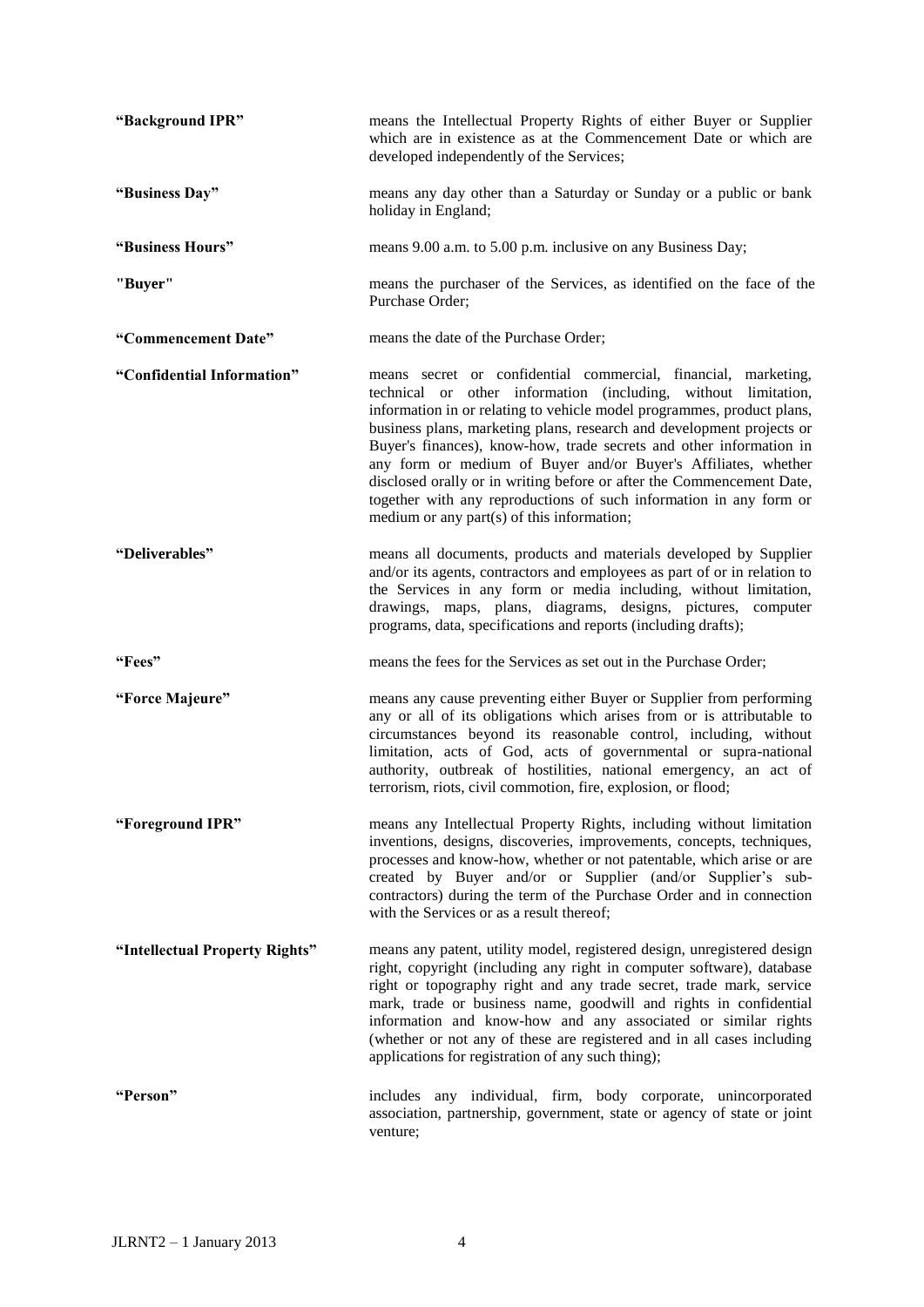| "Purchase Order"       | means any purchase order, in Buyer's standard form, issued by Buyer<br>for the Services incorporating these terms and conditions;                                                                                                                                                                                                                     |
|------------------------|-------------------------------------------------------------------------------------------------------------------------------------------------------------------------------------------------------------------------------------------------------------------------------------------------------------------------------------------------------|
| "Supplier"             | means the provider of the Services, as identified on the face of the<br>Purchase Order;                                                                                                                                                                                                                                                               |
| "Services"             | means the Services described or referred to in the Purchase Order (or<br>as varied pursuant to a Purchase Order) including as described in a<br>Statement of Work;                                                                                                                                                                                    |
| "Supplemental Terms"   | Buyer's supplemental terms which contain specific<br>means<br>requirements to address specific services, goods or local market<br>requirements, as issued by Buyer from time to time and available from<br>Buyer on request;                                                                                                                          |
| "Statement(s) of Work" | means the statement of work or other document(s) proposal(s) or<br>quotation(s) which either alone or together contain Buyer's<br>requirements, specifications, and / or expected service levels which is<br>either issued by Buyer or expressly agreed in writing by Buyer in<br>relation to the Services and referred to on the Purchase Order; and |
| "Web-Guide(s)"         | means Buyer's web-guides, which contain specific matters such as (but)<br>not limited to) taxes, shipping, and environmental, as issued by Buyer<br>from time to time and available from Buyer on request.                                                                                                                                            |

(b) In these terms and conditions, unless the context requires otherwise, the following rules apply:

- (i) headings are inserted for convenience only and shall not affect the interpretation or construction of these terms and conditions;
- (ii) words in the singular shall include the plural and vice versa;
- (iii) a reference to Buyer or Supplier includes its personal representatives, successors or permitted assigns;
- (iv) reference to a statute or statutory provision is a reference to such statute or provision as amended or reenacted. A reference to a statute or statutory provision includes any subordinate legislation made under that statute or statutory provision, as amended or re-enacted; and
- (v) any phrase introduced by the terms including, include, in particular or any similar expression shall be construed as illustrative and shall not limit the sense of the words preceding those terms.
- (vi) any Buyer Web-Guides or Supplemental Terms and conditions identified in these terms and conditions shall hereby be incorporated by reference. Copies are available from Buyer, upon request.

#### 2. OFFER, ACCEPTANCE

(a) A Purchase Order is an offer to Supplier by Buyer to enter into the purchase and supply agreement it describes. Supplier's express agreement to a Purchase Order or commencement of work thereunder will constitute acceptance of the offer.

(b) Acceptance is expressly limited to the terms of Buyer's offer. Any modifications or other terms proposed by Supplier are expressly rejected by Buyer and shall not become part of the agreement in the absence of Buyer's express written acceptance. Any variation to these terms and conditions shall have no effect unless expressly agreed in writing by Buyer and Supplier.

#### 3. SERVICES AND OBLIGATIONS OF SUPPLIER

(a) Supplier will provide the Services to Buyer upon these terms and conditions, the terms of the Purchase Order, any applicable Web-Guides or Supplemental Terms and the terms of the Statement of Work. In the event of a conflict between the terms of the Purchase Order and/or any Supplemental Terms and/or these terms and conditions and/or the Statement of Work and /or the Web-guides then to the extent of such conflict, the conflict shall be resolved in the following order of priority: (i) the Purchase Order; (ii) the Supplemental Terms (regardless of whether any Supplemental Terms are referenced on the Purchase Order); (iii) these terms and conditions; (iv) the Web-Guides; and (v) the Statement of Work (regardless of whether the Statement of Work is referenced on the Purchase Order).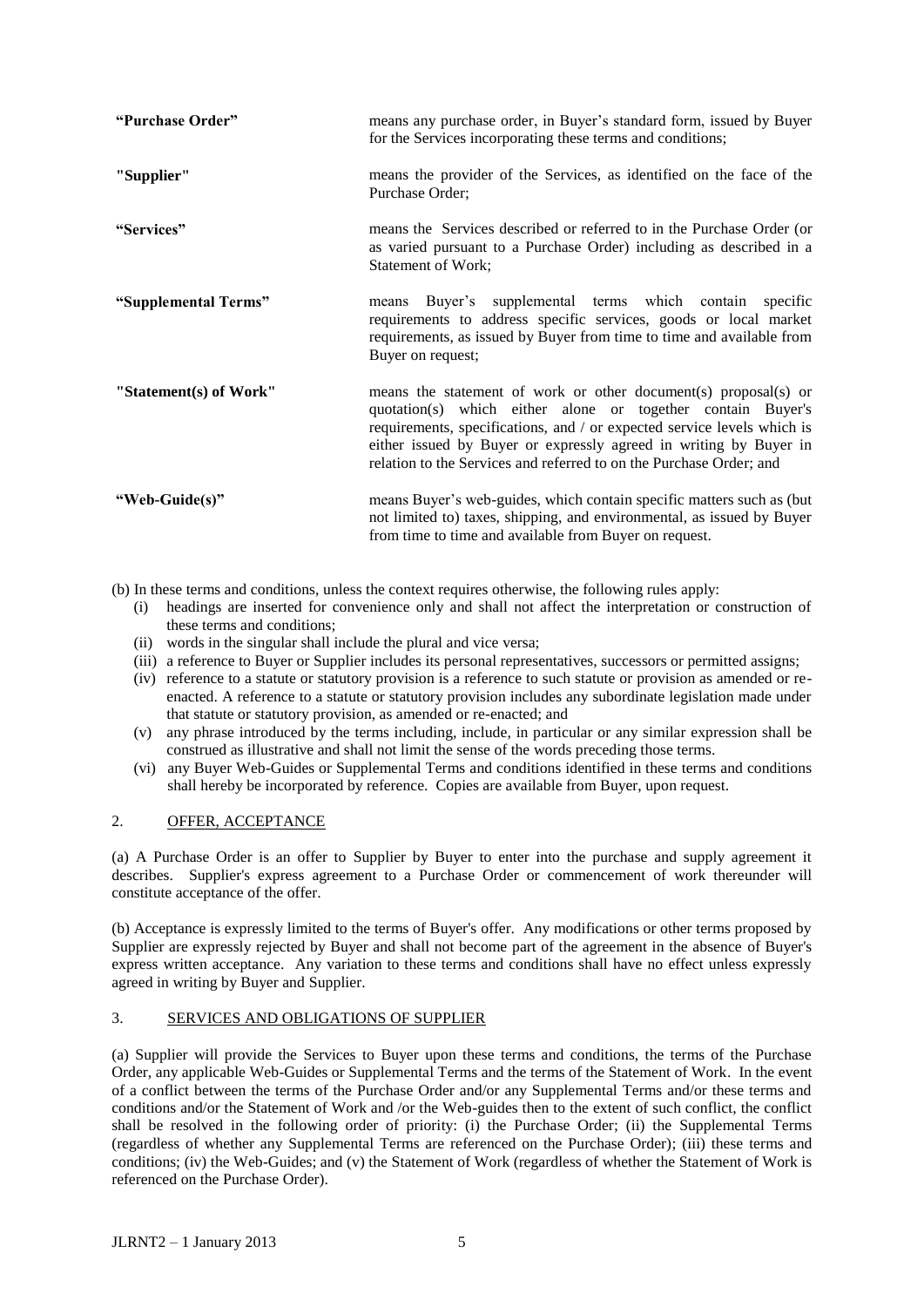(b) While providing the Services Supplier agrees:

- (i) to keep within the costs constraints of the Fees; and
- (ii) to meet all the performance requirements and Deliverables as notified by Buyer from time to time (including, but not limited to, any service levels or other requirements detailed in a Statement of Work).

(c) Supplier will provide the Services in accordance with the timing and locations notified by Buyer to Supplier, or if no timings are provided within a reasonable time. In the event that the timing for the Services has not been (or is reasonably likely not to be) met, Supplier shall notify Buyer in writing and Buyer shall, acting reasonably, determine whether an extension to the timing is appropriate. Unless agreed otherwise in writing by Buyer, time shall be of the essence in respect of the provision of the Services. If Supplier fails to perform the Services by the applicable dates specified in the Purchase Order or Statement of Work, Buyer shall, without limiting its other rights or remedies, have one or more of the following rights (to be exercised in Buyer's sole discretion):

- (i) to terminate the Purchase Order with immediate effect by giving written notice to Supplier;
- (ii) to refuse to accept any subsequent performance of the Services which Supplier attempts to make;
- (iii) to recover from Supplier any costs incurred by Buyer in obtaining substitute services from a third party;
- (iv) where Buyer has paid in advance for Services that have not been provided by Supplier, to have such sums immediately refunded by Supplier; and/or
- (v) to claim damages for any additional costs, losses or expenses incurred by Buyer which are in any way attributable to Supplier's failure to meet such dates or comply with the warranties contained herein.

(d) Supplier agrees that the Services will be provided by employees of Supplier and that Supplier shall ensure that such employees comply with the confidentiality requirements detailed in clause 11(b). If Supplier wishes to use any independent contractors, sub-contractors or agents in provision of the Services it will first provide Buyer written notice listing the independent contractors, sub-contractors or agents who it wishes to engage. If Buyer objects to the use of or identity of any independent contractor, sub-contractor or agent then Supplier shall not appoint such person in relation to the provision of the Services. Supplier must comply with the provisions of this clause 3(d) when making any changes to the identity of the independent contractors, sub-contractors or agents that it wishes to engage.

(e) Supplier shall provide adequate training of its personnel to ensure the Services are provided in accordance with these terms and conditions and Supplier shall inform all persons engaged in relation to the provision of the Services of relevant legislation and shall ensure that such persons comply with such legislation in relation to the carrying out of their duties.

(f) Supplier agrees to prepare and present to Buyer all reports, presentations and documentation which are requested by Buyer in the format and in the timescales as reasonably stipulated by Buyer. The feedback may include, but not be limited to, the results or findings, recommendations, justifications, confirmation of compliance to Buyer standards and benefits to be derived, both of a technical and commercial nature.

(g) Buyer may, at any time, by way of written notice to Supplier, require any changes to the scope, duration or specifications of the Services and the Deliverables. If any changes made by Buyer in accordance with this clause affect the cost or timing of the Services, Buyer and Supplier will negotiate in good faith a reasonable equitable adjustment in the Fees and/or delivery schedules as applicable. Supplier will not make any change to the Services unless done pursuant to Buyer's express written instructions or Buyer's written approval. The terms of the Purchase Order will thus be varied to the extent of the agreed written amendment. For the avoidance of doubt, Buyer shall not be liable for any increase in the Fees due to a change in the Services unless Buyer has agreed such increase in writing and has amended the Purchase Order to reflect the increase in Fees.

(h) Buyer may temporarily suspend the provision of the Services (or part thereof) in any Purchase Order or other written instructions issued by Buyer upon notice to Supplier.

#### 4. WARRANTY

(a) Supplier represents and warrants that it will provide the Services with the experience, diligence, due skill and care expected of an experienced and best practice company in the provision of the type of Services as are within the scope of the Purchase Order (including a Statement of Work), and shall carry out all responsibilities in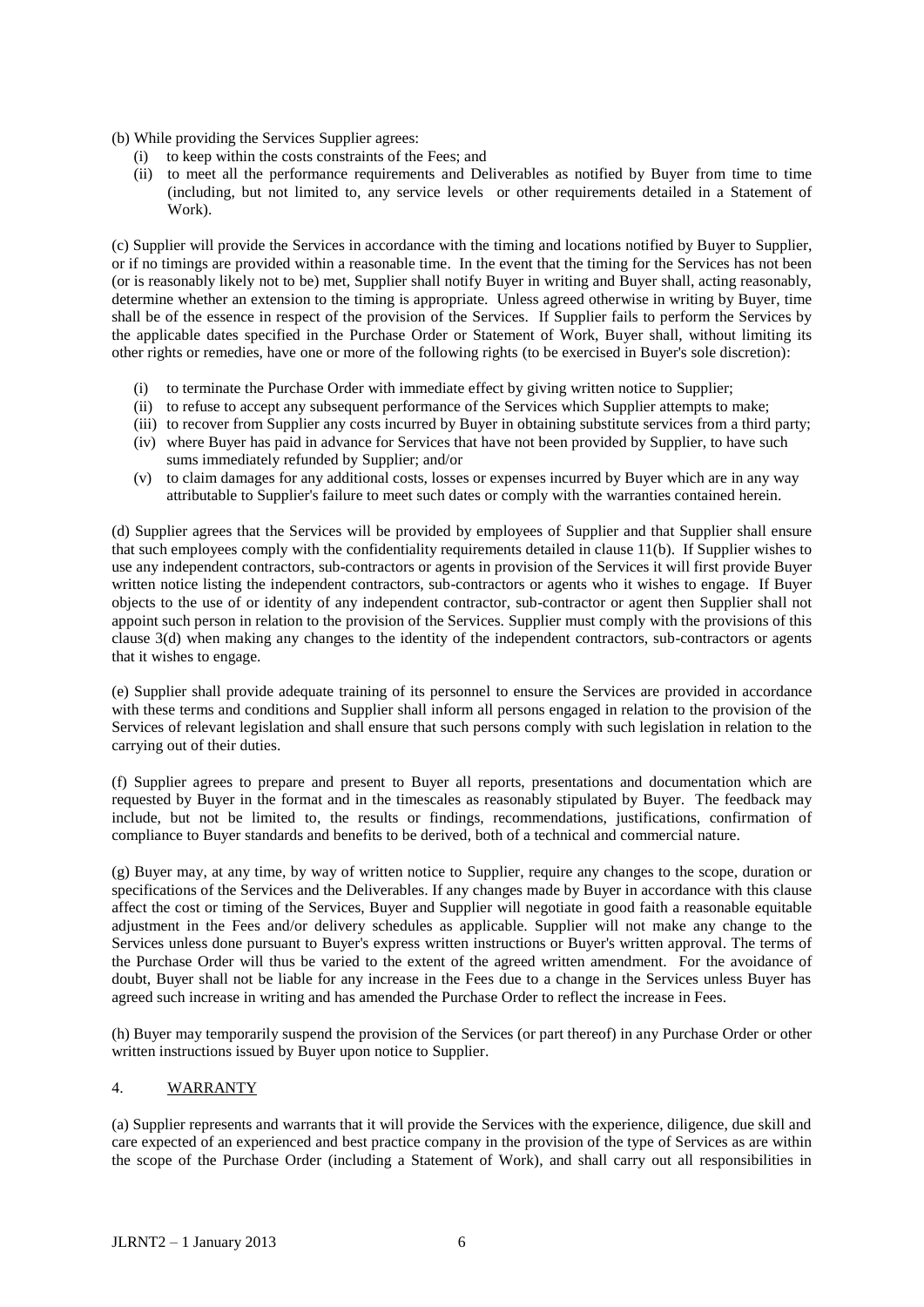accordance with recognised professional standards; and that it is adequately financed to meet all obligations it may be required to meet under the terms of the Purchase Order.

(b) Supplier warrants that the Services will conform in all respects to any description of the Services in the Purchase Order, any Statement of Work and any specifications or other requirement agreed upon between Buyer and Supplier or as varied by agreement between Buyer and Supplier.

(c) Supplier warrants that it shall observe, comply with and embody in the provision of the Services all relevant legislation (including statutory requirements) and undertake compliance with all relevant codes of practice and conduct, including British, European and Buyer notified standards in the provision of the Services*.*

(d) Supplier warrants that the outcome or results of the performance of the Services by Supplier or its Affiliates, sub-contractors or agents, including but not limited to any Deliverables, will be of a satisfactory or merchantable quality, fit for purpose and will conform in all respects to any standards, requirements, descriptions or specifications specified by Buyer and with any laws and regulations in force in the countries in which the Services are to be provided.

(e) Supplier warrants that it has in place, or will obtain, all necessary consents, approvals, authorisations, licences and permissions to provide the Services, including in relation to the provision of any Deliverables as contemplated by the Purchase Order (including these terms and conditions).

(f) The warranties given in these terms conditions are in lieu of all other warranties, express or implied whether by statute or otherwise relating to the Services to the fullest extent permitted by law. Supplier warrants that it will use its best efforts to ensure that its systems, equipment and any other item necessary to perform its obligations under the Purchase Order will not be affected by any error, interruption or other adversity (save in the event of any error, interruption or other adversity directly arising due to Buyer's wilful misconduct), and that should any such event occur Supplier can demonstrate that proper contingency actions are in place to ensure the performance of the Services within the terms of the timescales and deadlines for the provision of the Services.

(g) Supplier's warranty and any rights of Buyer to make a claim under it will be effective even if Buyer has accepted all or a portion of the Services.

#### 5. TITLE, RISK AND NO LIEN

(a) The Deliverables shall remain at the risk of the Supplier until delivery of the Deliverables in accordance with these terms and conditions, whereupon risk in, and unencumbered title to, the Deliverables shall pass to Buyer.

(b) Supplier agrees that it shall not retain any lien on or over the Deliverables (or any part thereof), and to the extent that any lien is implied under law, Supplier hereby waives any and all rights to enforce any such lien on or over the Deliverables (or any part thereof).

#### 6. INSPECTION AND AUDIT

(a) If requested by Buyer, Supplier will permit Buyer (which, for purposes of this clause 6 includes its authorised representatives), during the term of the Purchase Order and for a period of 7 years following the later of the completion of the Services and the date of final payment to Supplier under the Purchase Order, to:

(i) examine and copy all pertinent documents, data and other information relating to the Services, Supplier's obligations under the Purchase Order, any payment made to Supplier or any claim made by Supplier;

(ii) view any facility or process relating to the Services or the Purchase Order, including those relating to production quality; and

(iii) audit any facility or process to determine compliance with the requirements of the Purchase Order.

(b) Any examination under this clause 6 will be conducted during normal Business Hours and upon advance written notice to Supplier. If requested by Buyer, Supplier will use its best efforts to permit Buyer to obtain from the sub-contractors of, and vendors to, Supplier the information and permission to conduct the reviews specified in this clause 6, regardless of any other right Buyer may have to that information or facility.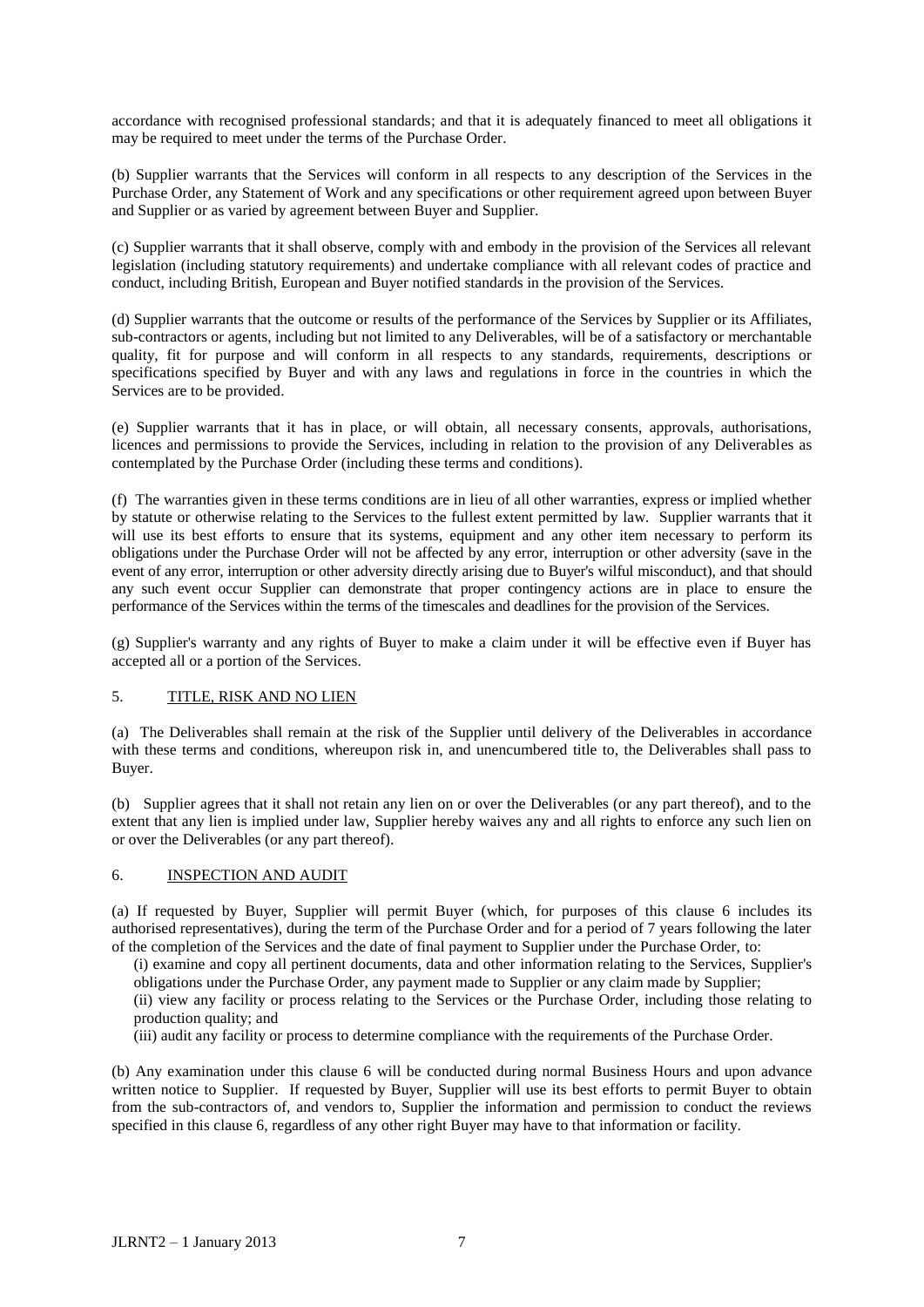#### 7. RECORDS AND DELIVERABLES

While performing the Services, Supplier and its employees and agents will develop the Deliverables and deliver the Deliverables to Buyer under the terms of the Purchase Order. Supplier will keep a copy of the Deliverables and any and all pertinent records related to the Services, including, documents, data and other written information for at least 7 years following the later of the last delivery of the Services or the date of the final payment to Supplier under the Purchase Order. Upon Buyer's request, Supplier will then either, return all copies of the Deliverables and records to Buyer or, at Buyer's request, destroy them (and provide a certificate signed by Supplier's Managing Director that such destruction has taken place). Supplier shall keep all Deliverables and records strictly confidential, in accordance with the terms and conditions of the Purchase Order. Notwithstanding the foregoing,, unless otherwise prevented from doing so due to binding and written confidentiality restrictions in place with a third party, Supplier shall promptly provide Buyer with any Deliverables and true and accurate copies of any information or records, as may be requested by Buyer from time to time.

#### 8. FEES, INVOICING AND PAYMENT

(a) In consideration of the provision of the Services by Supplier, Buyer shall pay the Fees as detailed in the Purchase Order. Buyer will not be obligated to pay Supplier for any fees or charges in excess of the Fees unless such fees and charges have been approved in advance and in writing by Buyer's authorised signatories and reflected in the value of the Purchase Order.

(b) Supplier will invoice Buyer for all Services provided and for any pre-authorised business expenses in accordance with Buyer's then current Payment Terms Web-Guide. If any item or any part of an item shown on an invoice rendered by Supplier is subject to a bona fide dispute or question by Buyer then Buyer shall be entitled to withhold payment of that invoice until such dispute or question has been resolved.

(c) Invoices will accurately document the Services provided during the invoice period and will include such supporting documentation as may be reasonably requested by Buyer to establish the extent to which Services have been rendered.

(d) Buyer will pay all applicable transaction taxes and VAT (collectively "Tax") submitted in a timely manner in accordance with the terms of the Purchase Order. Supplier will separately state Tax on all its invoices and supporting documentation. Supplier is responsible for submitting accurate information required to determine and calculate Tax. Buyer will not be responsible for penalties, interest or fees imposed on Supplier as a result of incorrect calculation or billing of Tax. Supplier will, upon Buyer's request, provide documentation to support the billing and recovery of Tax paid. If so registered, Supplier must provide details of VAT registration numbers to Buyer.

#### 9. INTELLECTUAL PROPERTY RIGHTS

(a) Each of Buyer and Supplier and/or its Affiliates shall retain its rights in its Background IPR.

(b) Supplier shall grant and hereby grants Buyer a non-exclusive, royalty-free, worldwide licence to use or otherwise freely exploit its Background IPR and to grant sub-licences to any third parties to the extent that such Background IPR may hinder or prevent the performance of the Services or otherwise limit Buyer's freedom to exploit the results of the Services (including, but not limited to the Deliverables) as it sees fit.

(c) Buyer shall grant and hereby grants Supplier a non-exclusive, non-transferable, royalty-free, worldwide licence to use and exploit its Background IPR, including the right to make or use products or services incorporating the Background IPR, for the sole purpose of performing the Services. Any licence so granted shall not include the right to sell products or services incorporating the Background IPR to any third party, nor to sublicense the Background IPR to any third parties, except as strictly required to enable any sub-contractors to provide Services, or with the express prior written consent of Buyer.

(d) In the event that Foreground IPR (including without limitation Deliverables, inventions, designs, discoveries, improvements, concepts, techniques, processes and know-how, whether or not patentable) arises or is created during the term of the Purchase Order and in connection with the Services or as a result thereof whether by Buyer or Supplier individually or jointly by Buyer and Supplier, it is hereby acknowledged and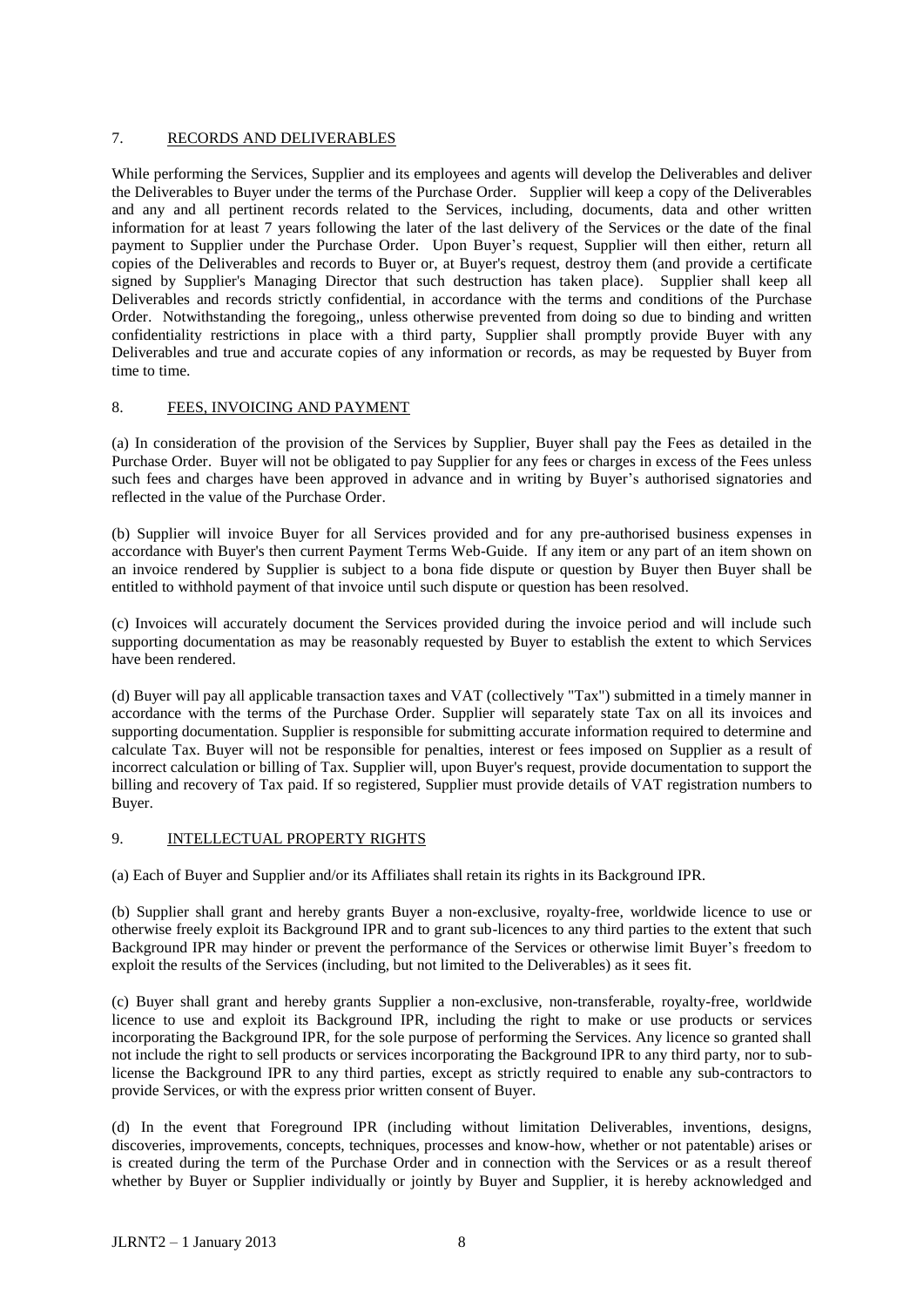agreed that all such Foreground IPR, the right to file applications for the protection thereof (including without limitation applications for patent, utility model, design patent, registered design and copyright) in any country, and all Intellectual Property Rights and other rights arising therefrom, shall be the sole and absolute property, in equity and law, of Buyer.

(e) Buyer shall grant and hereby grants Supplier a non-exclusive, non-transferable, royalty-free, worldwide licence to use and exploit the Foreground IPR, including the right to make or use products or services incorporating the Foreground IPR, for the sole purpose of performing the Services. Any licence so granted shall not include the right to sell products or services incorporating the Foreground IPR to any third parties nor to sub-licence the Foreground IPR to any third parties except with the express prior written consent of Buyer.

(f) Supplier shall promptly notify Buyer of the creation of any and all Foreground IPR promptly following its coming into existence and shall provide full details of same to Buyer. Such details shall include all information including know-how necessary to adequately protect the Foreground IPR. Supplier shall provide such assistance, and undertake such acts, as reasonably requested by Buyer in order to ensure that full title to all Foreground IPR vests in Buyer.

(g) Notwithstanding anything in clause 9(f) above, on termination of the Purchase Order for any reason whatsoever, Supplier shall at its expense do and execute and shall procure that its employees and any subcontractor and its employees engaged in the performance of the Services do and execute any further thing or document as may be required by Buyer to give effect to clause 9(d).

(h) Buyer shall bear full and sole responsibility (including costs) for the filing, prosecution and maintenance of applications for the protection of the Foreground IPR.

(i) In relation to Intellectual Property Rights Supplier warrants that:

(i) it does not hold any rights under any Intellectual Property Rights (other than its Background IPR) which may directly or indirectly hinder or prevent the performance of the Services or otherwise limit Buyer's freedom to exploit the results of the Services;

(ii) there are no Intellectual Property Rights (other than its Background IPR) which would be infringed or misused by the performance of the Services or the exercise or exploitation of the results of the Services; and (iii) it is able to provide the Services for use by Buyer without breaching any obligations it may owe to any third party now or, as far as it is at present aware, in the future and hereby undertakes to carry out the Services without breaching any such obligations and further undertakes not to assume any obligations to any third party which would be inconsistent with such undertaking.

(j) For the avoidance of doubt, it is hereby acknowledged and agreed that the Fees include any and all costs as may be incurred in procuring the right to use or otherwise exploit the Intellectual Property Rights of any third party to the extent that such third party rights are used or included in the Services or the results of the Services and which may directly or indirectly hinder or prevent the performance of the Services or the exercise or exploitation of the results of the Services.

(k) All Deliverables shall be owned by Buyer, and shall be considered work made by Supplier as agent for Buyer. Buyer shall have all right, title and interest, including but not limited to all right to obtain copyright, patents or other protections, in and to such Deliverables and any works used as a basis for creating such Deliverables. Neither Supplier, its Affiliates or its sub-contractors or any other party who has copyright to any works comprising any Deliverables, shall object to modification and/or translation of the Deliverables by Buyer.

(l) Allocation of ownership to the right to file the applications referred to in clause 9(h), and any Intellectual Property Rights arising therefrom if granted and any other intangibles referred to in clause 9(h) among Buyer and its Affiliates shall be in accordance with the terms of the Purchase Order (including these terms and conditions)*.*

(m) Nothing in these terms and conditions shall be construed as conferring upon Buyer or Supplier a right to use in the course of trade or apply any trade mark, trade name or design of the other, whether now existing or created subsequently to the Commencement Date unless written permission is given by the other. Any user rights so granted must be subject to a separate trade mark licence agreement upon the terms to be agreed between Buyer and Supplier.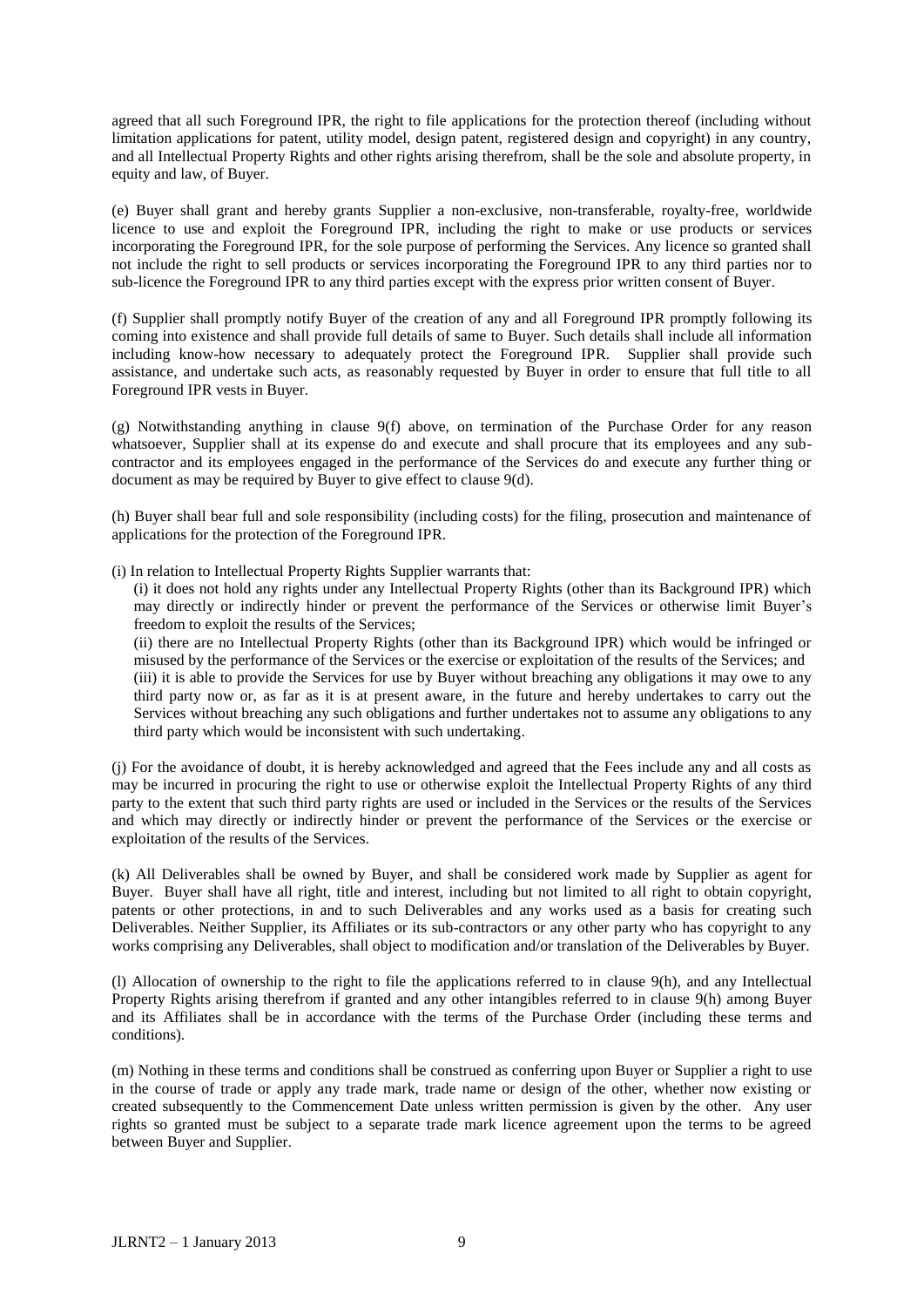#### 10. INFRINGEMENT OF INTELLECTUAL PROPERTY

(a) Supplier shall defend, indemnify, keep indemnified and hold harmless Buyer and its Affiliates, their respective officers, directors and employees, in full against all losses, liability, damages, costs and all expenses, including reasonable attorney fees and expert fees, arising out of or in connection with any claims, demands, actions or legal proceedings, alleging infringement of any Intellectual Property Rights in connection with the Services subject to the following conditions:

(i) Buyer shall promptly notify Supplier in writing of any such claim or alleged claim of which it has notice and shall not make any admissions without the prior written consent of Supplier;

(ii) Buyer, at the expense of Supplier, shall allow Supplier to conduct and settle all negotiations and litigation resulting from any such claim provided that such settlement is not likely to have a negative impact on Buyer's reputation;

(iii) at all times in relation to the claim Buyer shall, at Supplier's cost, act in accordance with the reasonable instructions of Supplier and at the request of Supplier afford all reasonable assistance with all negotiations and litigation; and

(iv) any legal costs awarded to Buyer as a result of any litigation in relation to the claim are to be for the account of Supplier and if paid to Buyer shall to the extent incurred by Supplier be paid without deduction by Buyer to Supplier promptly after receipt by Buyer.

(b) In the event that Supplier is involved in a claim or alleged claim of which it has notice with a third party in connection with Intellectual Property Rights relating to the Services Supplier shall promptly notify Buyer in writing, providing full details of the claim or alleged claim.

#### 11. CONFIDENTIALITY

(a) Supplier acknowledges that in providing the Services hereunder, it may receive or have access to Confidential Information. In particular, any Statement of Work provided by Buyer (including drawings, test data and specifications developed in whole or in part by Buyer) and any Deliverables created by Supplier, shall be Confidential Information of Buyer. In addition, all information which Supplier or its Affiliates or any of its employees, agents or sub-contractors has access to in performing the Services at Buyer's facilities shall be presumed to be Confidential Information. All Confidential Information shall be confidential information and shall be kept strictly confidential by Supplier, regardless of whether such information is marked as "confidential."

(b) Supplier agrees that it shall use at least the same degree of diligence to protect the Confidential Information as it uses to protect its own confidential and sensitive information (being no less than a reasonable level of diligence). Supplier will not disclose any Confidential Information to anyone except to those employees, agents or sub-contractors of Supplier who need access to the Confidential Information in order to perform Services and who are bound by conditions of secrecy in respect of such Confidential Information which are no less strict than those imposed on Supplier under these terms and conditions (which Supplier shall, at Buyer's request, diligently enforce at Supplier's expense). Supplier agrees that it will not use any Confidential Information for any purpose other than performing Services. In particular Supplier shall not use any Confidential Information in providing goods or services to any other customer of Supplier.

(c) The obligations of confidentiality shall not apply to Confidential Information where:

(i) the Confidential Information is, or becomes (other than through a breach of these terms and conditions or other confidentiality obligations in place) generally known to the public; or

(ii) the Confidential Information is proven by documentary evidence to have been developed independently by Supplier without reference to any Confidential Information; or

(iii) the Confidential Information was rightfully received in good faith by Supplier without obligation of confidentiality from a third party; or

(iv) disclosure is required by law, provided that (where reasonably practicable to do so) the disclosing party gives the non-disclosing party prompt written notice of the request for disclosure, cooperates with the nondisclosing party in obtaining protective order or other remedy, and discloses only that portion of the confidential information which it is legally compelled to disclose.

#### 12. PERSONALLY IDENTIFIABLE INFORMATION

(a) In so far as Supplier processes or uses any PII (where "PII" shall have the meaning given to it in the PII Supplement) on behalf of the Buyer in performing the Services, or alternatively, has access to any PII whilst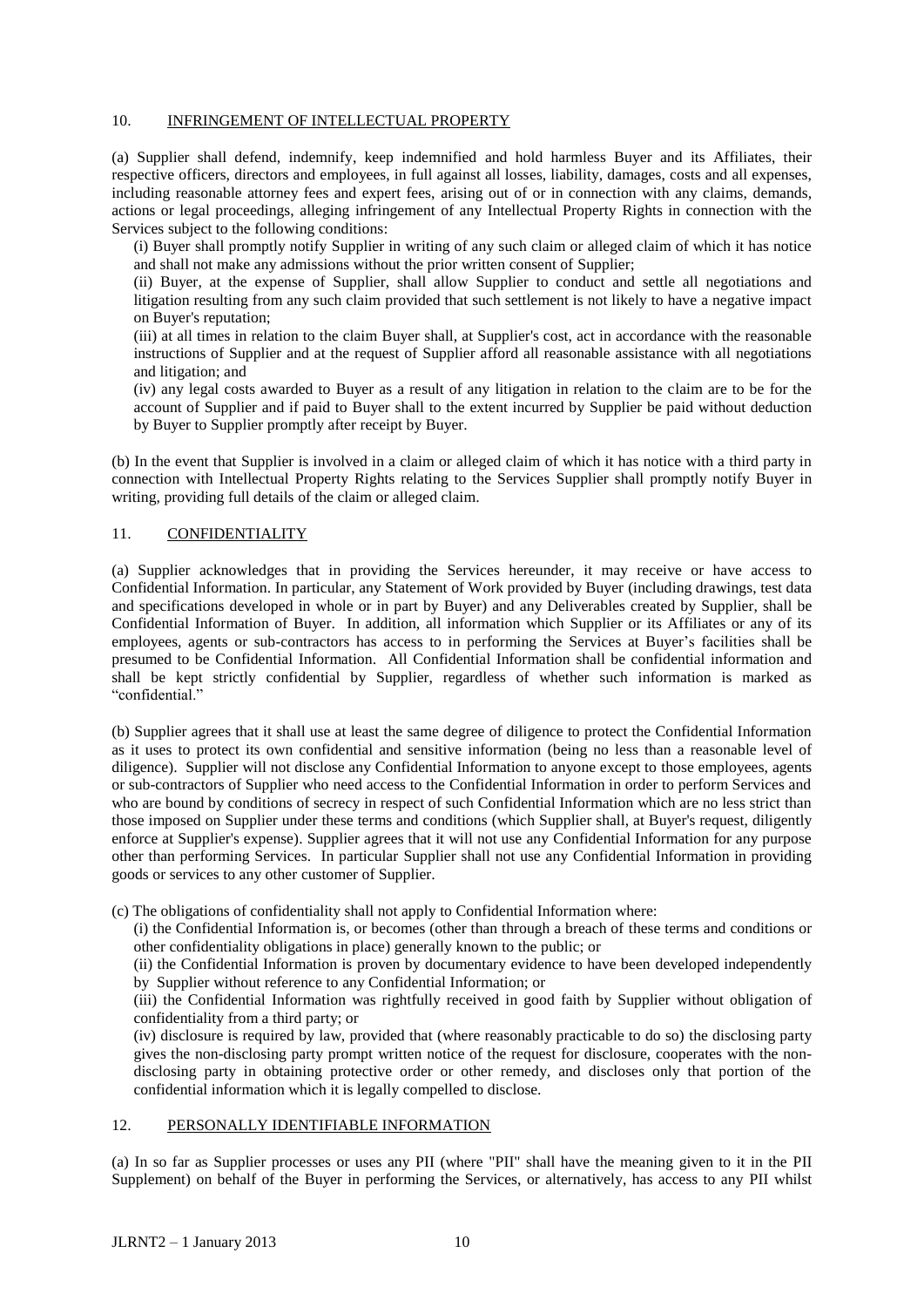performing the Services, Supplier shall act strictly in accordance with the provisions of the Personally Identifiable Information (PII) / Personal Data Supplemental Terms and Conditions ("**PII Supplement**") and, at Buyer's request, enter into Buyer's standard form Data Processing Agreement.

(b) Supplier shall defend, indemnify, keep indemnified and hold harmless Buyer and its Affiliates, their respective officers, directors and employees, in full against all losses, liability, damages, costs and all expenses, including reasonable attorney fees and expert fees, arising out of or in connection with any claims, demands, actions or legal proceedings, alleging a breach by Supplier, its Affiliates, sub-contractors or personnel of: (i) any applicable privacy and data protection laws; (ii) this clause 12; or (iii) the PII Supplement.

#### 13. TERM AND TERMINATION

(a) The term of the Purchase Order shall commence on the Commencement Date, and subject to earlier termination or extension in accordance with the provisions of these term and conditions, shall continue for the period as set out on the face of the Purchase Order or Statement of Work (as appropriate) or, if no term is set out on the Purchase Order or Statement of Work, shall continue until the later of: (i) the date that the Deliverables are delivered to Buyer in accordance with the terms of the Purchase Order; or (ii) the date that the Services have been completed in accordance with the terms of the Purchase Order.

(b) Without prejudice to any other right or remedy that Buyer may have against Supplier, it shall have the right to terminate the Purchase Order in whole or in part, with or without cause, and without any liability for such termination, upon at least seven days' written notice to Supplier.

(c) Buyer may by notice in writing to Supplier forthwith terminate the Purchase Order in the event of:

(i) any material breach or persistent breach of Supplier's obligations under the Purchase Order and, where the breach is capable of remedy, Supplier fails to remedy the breach within five days after service of a written notice from Buyer requiring it to be remedied;

(ii) Supplier becomes insolvent, is placed into administration, receivership or liquidation, commences proceedings to be wound up, enters into any voluntary arrangement with its creditors, or on the happening of any similar event according to the laws of its domicile; or

(iii) Supplier undergoes any change in its ownership or disposes of all or a substantial part of its business or assets (other than for the purposes of a legitimate reorganisation) without Buyer's prior written consent, which consent shall not be unreasonably withheld or delayed (acknowledging that it would be reasonable for Buyer to withhold such consent if it does not receive adequate evidence of Supplier's ability to continue to perform its obligations in accordance with the terms of the Purchase Order).

(d) Upon receipt of any termination notice, Supplier shall discontinue Services on the date stated in such notice.

(e) Without prejudice to clause 13(c), upon termination of the Purchase Order, Supplier shall be paid the amount due for Services that have been performed to an acceptable standard (as determined by Buyer in its reasonable discretion) prior to the date of termination. In addition, Buyer will reimburse those reasonable expenses of Supplier which were approved in advance by Buyer and which were properly incurred prior to termination. Buyer will not be liable for any other costs, expenses, damages or claims of any sort resulting from termination of the Purchase Order, including any indirect damages or consequential loss or for (whether direct or indirect) pure economic loss, loss of profits and loss of business or loss of savings, howsoever caused.

(f) Upon termination or expiry of the Purchase Order, or upon the request of Buyer, Supplier will surrender to Buyer all copies of Confidential Information which are then in Supplier's possession or control in relation to the Services and all Statements of Work, Deliverables, memoranda, notes, records, drawings, manuals, software, data held on any electronic device, and all other materials which are the property of Buyer or its Affiliates or which contain information which is confidential or proprietary to Buyer or its Affiliates.

(g) Upon receipt of the notice of termination, Supplier, unless otherwise directed by Buyer, will, at Buyer's sole discretion:

(i) terminate promptly all work under a Purchase Order;

(ii) transfer title and deliver to Buyer the finished work, the work in process, finished and/or draft Deliverables and the materials which Supplier produced or acquired in accordance with a Purchase Order, and which Buyer agrees to acquire in pursuant to clause 13(e);

(iii) verify/settle all claims by sub-contractors for actual costs that are rendered unrecoverable by such termination and provided the recovery of materials in Supplier's possession or control is ensured;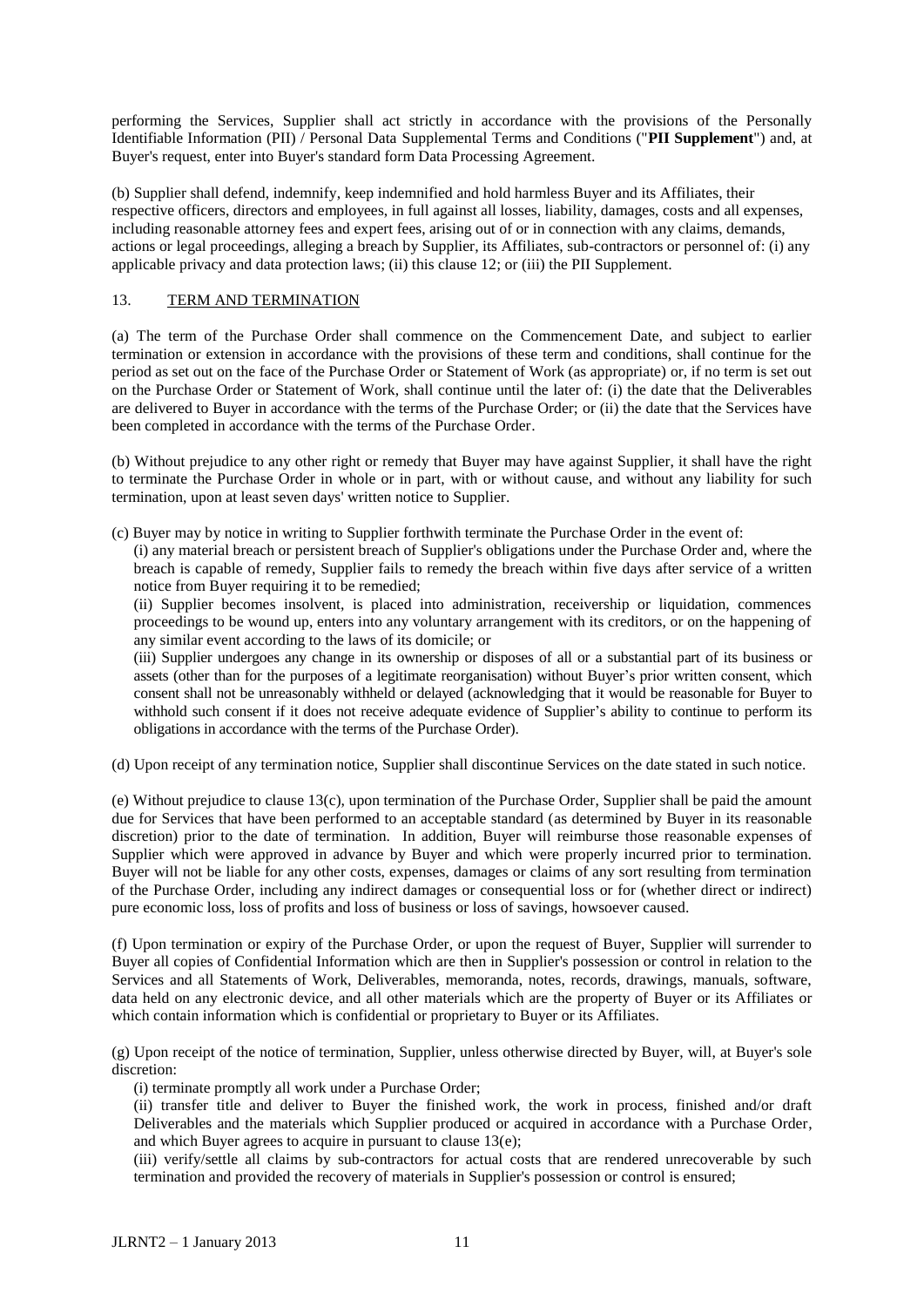(iv) take actions reasonably necessary to protect property in Supplier's possession or control in which Buyer has an interest until disposal instruction from Buyer has been received; and/or

(v) upon Buyer's reasonable request, cooperate with Buyer in effecting orderly resourcing of the Services to a different supplier whilst minimising any disruption to Buyer's business.

(h) Termination of the Purchase Order, however arising, shall not affect Buyer's or Supplier's rights, remedies, obligations or liabilities that have accrued up to termination.

#### 14. FORCE MAJEURE

(a) Neither Buyer nor Supplier shall be deemed to be in breach of a Purchase Order for any failure or delay in performing its obligations under the Purchase Order due to a Force Majeure event.

(b) If Buyer's or Supplier's performance of its obligations under the Purchase Order is affected by a Force Majeure event, then:

(i) it shall give written notice to the other, specifying the nature and extent of the Force Majeure event, within two (2) Business Days of becoming aware of the Force Majeure event and will at all times use all reasonable endeavours to mitigate the severity of the Force Majeure event;

(ii) the date for performance of such obligation shall be deemed suspended but only for a period which shall not be longer than the delay caused by such event; and

(iii) it shall not be entitled to payment from the other in respect of extra costs and expenses incurred by virtue of the Force Majeure event.

(c) If an event of Force Majeure causes Supplier to be unable materially to comply with any of its obligations under the Purchase Order, Supplier shall, at its own cost, take such steps as to mitigate the effects of the Force Majeure event and Supplier and Buyer shall agree such terms as are appropriate for the continued performance of the Services. If no such terms are agreed within five (5) Business Days of the commencement of the event of Force Majeure (or such longer period as Buyer and Supplier may agree in writing), Buyer may, by giving written notice to Supplier, forthwith terminate the Purchase Order.

#### 15. INDEMNITY AND INSURANCE

(a) Supplier shall indemnify, keep indemnified and hold harmless Buyer and its Affiliates and their respective officers, directors and employees, in full against all losses, liability, damages, costs, claims and all expenses, including reasonable legal fees and expert fees, arising directly out of Supplier's performance of the Services (or lack thereof) or from Supplier's breach of the terms of the Purchase Order (including these terms and conditions), including claims, actions or legal proceedings alleging:

(i) death, personal injury or property damage; or

(ii) any design or defect within the content of the Deliverables; or

(iii) any violation by Supplier of any law, rule or regulation applicable to Supplier or Supplier's business, facilities or operations, including in relation to the provision of the Services; or

(iv) any act or omission of Supplier or its employees, agents or sub-contractors in providing the Services or producing the Deliverables, including any injury, loss or damage to persons caused or contributed to by any of their negligence or by faulty design, workmanship or materials.

(b) Neither Supplier nor Buyer shall be liable to the other for any indirect losses arising out of its breach of the terms of the Purchase Order. Notwithstanding the foregoing, nothing under the terms of the Purchase Order shall exclude Buyer or Supplier's liability for: (i) death or personal injury arising from its negligence; (ii) fraud or fraudulent misrepresentation; (iii)any other losses which may not be excluded by law.

(c) Upon receipt of a written request from Buyer, Supplier shall, at its sole expense, provide Buyer with reasonable access to documents, records and witnesses in connection with Buyer's defence and resolution and resolution of any claim, action or legal proceedings referred to in clause 15(a) above.

(d) Buyer may, in its sole discretion, require Supplier to defend and resolve any claim, action or legal proceedings referred to in clause 15(a) above. In the event that Buyer so requires, Supplier shall absorb all loss, liability, damages, costs and all expenses, including reasonable legal fees and expert fees, in connection with such defence.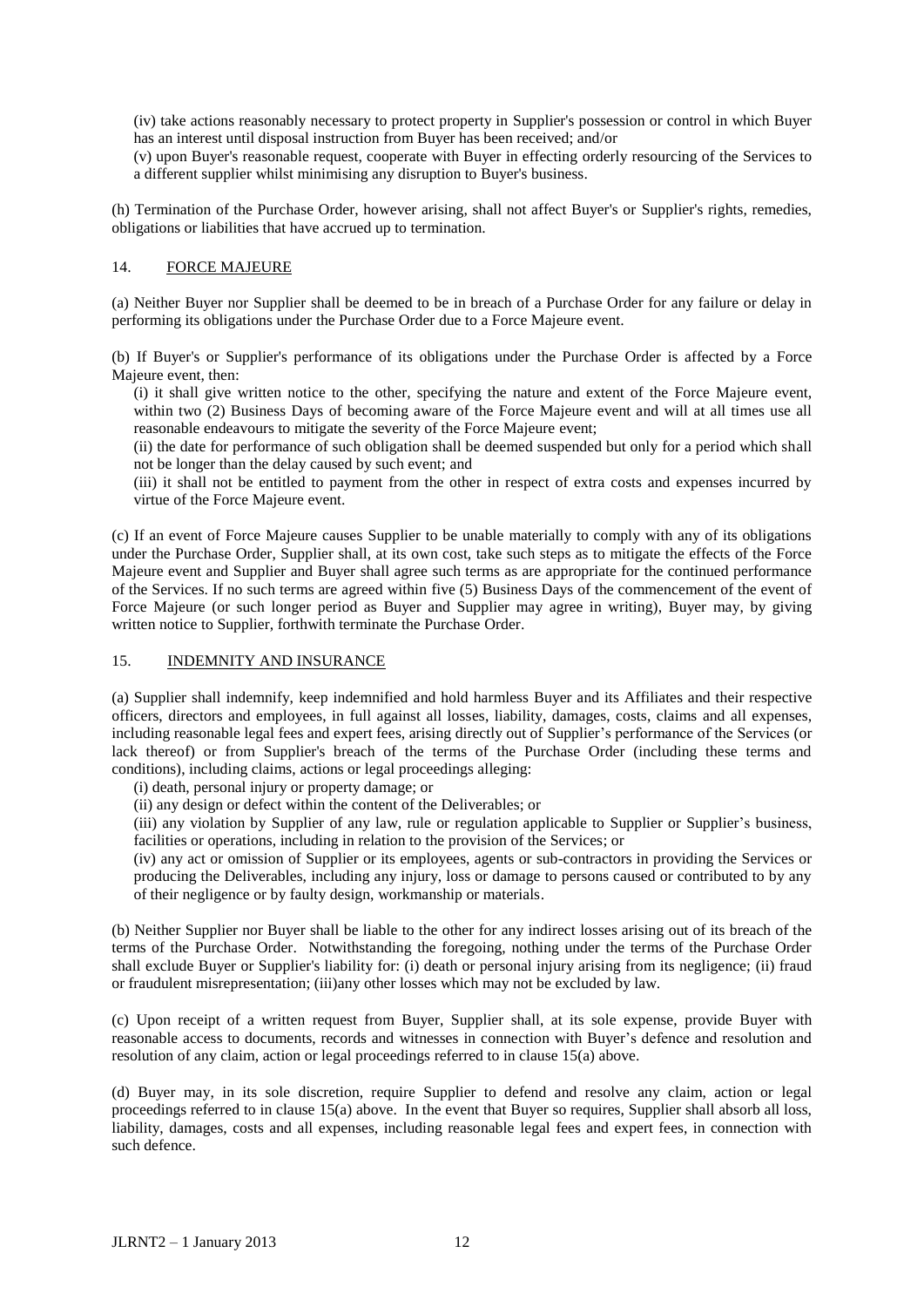(e) Supplier shall at all times insure and keep itself adequately insured with a reputable insurance company against all insurable liability in connection with the Services and, in particular, against all its liabilities under the Purchase Order and against the consequences of any act or default of Supplier's, Supplier's Affiliates and subcontractors' employees whilst on the premises of Buyer (or Buyer's Affiliate) and shall, on request, provide Buyer with such evidence of insurance as Buyer may reasonably require. Supplier shall provide all reasonably practicable assistance required by Buyer or its insurers for the purposes of contesting or dealing with any action, claim or matter arising out of Supplier's performance of the Purchase Order or failure to perform. Without prejudice to Supplier's other obligations in this clause 15, Supplier shall arrange Public Liability insurance with reputable insurers, in its own name against the risk assumed under this clause 15 to a value of not less than  $\overline{£5,000,000}$  per incident.

(f) Supplier shall co-operate as far as reasonably practicable with Buyer and its Affiliates in defending any actions or claims brought against Buyer or its Affiliates. Such co-operation shall include, but not be limited to, providing documents, drawings, computer files or other materials reasonably requested by Buyer or its Affiliates, and providing any other support reasonably requested by Buyer, its Affiliates or Buyer's professional advisers.

(g) Without prejudice to clause  $15(e)$ , Supplier shall arrange suitable and adequate professional indemnity insurance in its own name and it shall maintain such insurance cover with internationally recognised reputable insurers and such insurance cover shall include defending litigation outside its local jurisdiction (including, but not limited to, within the United States of America).

(h) Neither Buyer nor its Affiliates shall be liable for any costs, loss or damage, liabilities, injuries, indirect or consequential loss (all three of which terms include pure economic loss, loss of profits, loss of business and like loss) to property or stock of Supplier howsoever caused. Further, Buyer and its Affiliates shall not be responsible for death, injury or illness which may be sustained by any employee, agent, sub-contractor, invitee or licensee of Supplier or for any loss, damage or destruction to the property of any such employee, agent, subcontractor, invitee or licensee or operations of Supplier unless directly due to the negligent act or wilful default of Buyer or its Affiliates.

#### 16. RIGHT OF SET-OFF

Supplier agrees that all its accounts with Buyer will be administered on a net settlement basis and that Buyer may set off and recoup debits and credits, including Buyer's attorney fees and costs of enforcement, against any of Supplier's accounts regardless of the basis for such debits or credits and without additional notice. In this clause 16 "Buyer" includes Buyer's Affiliates, and "Supplier" includes Supplier's Affiliates.

#### 17. WAIVER AND REMEDIES

No delay or omission by Buyer or Supplier in exercising the right or power it has pursuant to the terms of the Purchase Order shall impair or be construed as a waiver of such right or power. No waiver of any breach of any provision of the Purchase Order (including these terms and conditions) shall constitute a waiver of any other breach of such or any other provision. Remedies available to Buyer or Supplier in relation to the Purchase Order shall be cumulative and additional to any other or further remedies implied or available at law, in equity or contained in these terms and conditions.

#### 18. ENTIRE AGREEMENT

The Purchase Order, these terms and conditions, any Buyer Supplemental Terms and Conditions or Web-Guides, and Statement of Work and any documents referred to on the Purchase Order set forth the entire and only agreement and understanding between Buyer and Supplier relating to the provision of the Services as detailed in the Purchase Order and, save in respect of fraudulent misrepresentation, supersedes all negotiations, commitments and representations made prior to the date of acceptance of the Purchase Order.

#### 19. ASSIGNMENT AND SUB-CONTRACTING

(a) The rights and obligations under the Purchase Order or the Purchase Order itself, either in whole or in part, shall not be assigned or transferred by Supplier without the prior written consent of Buyer.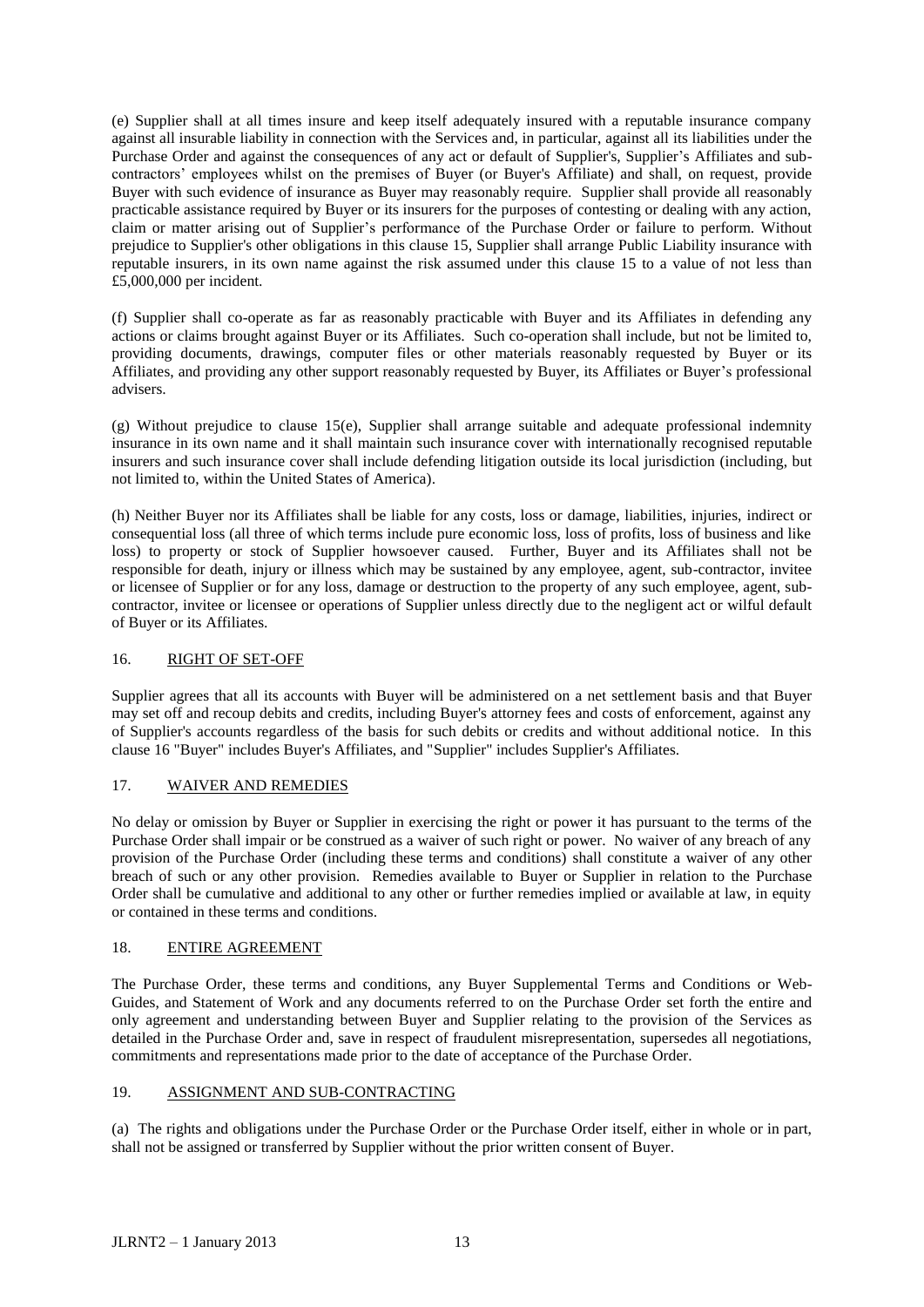(b) Where Supplier becomes entitled to sub-contract the provision of the Services in accordance with clause 3(d), Supplier shall, before engaging any sub-contractors, enter into confidentiality obligations with such subcontractors which are not less strict that as imposed on Supplier under these terms and conditions (which Supplier shall, at Buyer's request, diligently enforce at Supplier's expense). Where Supplier engages subcontractors, Supplier shall remain fully responsible and liable for the supply of the Services and the acts and omission of its sub-contractors.

#### 20. NO PARTNERSHIP

Nothing contained in the Purchase Order, and no action taken by Buyer or Supplier pursuant to the Purchase Order, will be deemed to constitute a relationship between Buyer or Supplier of partnership, joint venture, principal and agent or employer and employee. Neither Buyer nor Supplier has, nor may it represent that it has, any authority to act or make any commitments on the other's behalf.

#### 21. BASIC WORKING CONDITIONS AND EMPLOYMENT STATUS

(a) When Supplier provides the Services Supplier will not: (i) use forced labour, regardless of its form; (ii) employ any person below the age of 15, unless it is part of a government approved job training, apprenticeship or other program that would be clearly beneficial to its participants; or (iii) engage in physically abusive disciplinary practices.

(b) If Supplier retains sub-contractors to perform the Services, or any part thereof, Supplier will use only subcontractors that will adhere to the requirements of clause 21(a) above. Supplier will monitor the subcontractor's compliance.

(c) Buyer has adopted a *Code of Basic Working Conditions* that includes the requirements of clause 21(a) and other work-place practices. The Code applies to all of Buyer's operations. The Code can be found via Buyer's Social Responsibility Web-Guide or by contacting Buyer directly. Supplier is encouraged to adopt and enforce a similar code of practice and to have its sub-contractors do so.

(d) Buyer may retain an independent third party, or request Supplier to retain one reasonably acceptable to Buyer, to: (i) audit Supplier's compliance with the requirements of this clause 21; and (ii) provide Supplier and Buyer with written certification of Supplier's compliance, including areas for potential improvement.

(e) Supplier will bear the cost of any third-party audit and certification, regardless of which party retained the auditor. Buyer, at its sole option, may accept an audit or certification by Supplier in lieu of a third-party certification.

#### 22. COMPLIANCE WITH ANTI-BRIBERY LAWS

(a) Supplier shall: (i) comply with all applicable laws, statutes, regulations, and codes relating to anti-bribery and anti-corruption (the "**Relevant Requirements**"); (ii) not engage in any activity, practice or conduct which would constitute an offence under the Relevant Requirements; (iii) comply with Buyer's Anti-bribery and Gifts Policies as notified to the Supplier, in each case as Buyer may update them from time to time (the "**Relevant Policies**"); (iv) have and shall maintain in place throughout the term of the Purchase Order its own policies and procedures, to ensure compliance with the Relevant Requirements and the Relevant Policies, and will enforce them where appropriate; and (v) promptly report to the Buyer any request or demand for any undue financial or other advantage of any kind received by the Supplier in connection with the performance of the Purchase Order.

(b) Supplier shall ensure that any person associated with the Supplier (including any subcontractor) who is performing services or providing goods, software, data, information or other materials in connection with the Purchase Order does so only in compliance with the Relevant Requirements and the Relevant Policies (together the "**Relevant Terms**"). Supplier shall be responsible for the observance and performance of the Relevant Terms by such persons and shall be directly liable to Buyer for any breach by such persons of any of the Relevant Terms.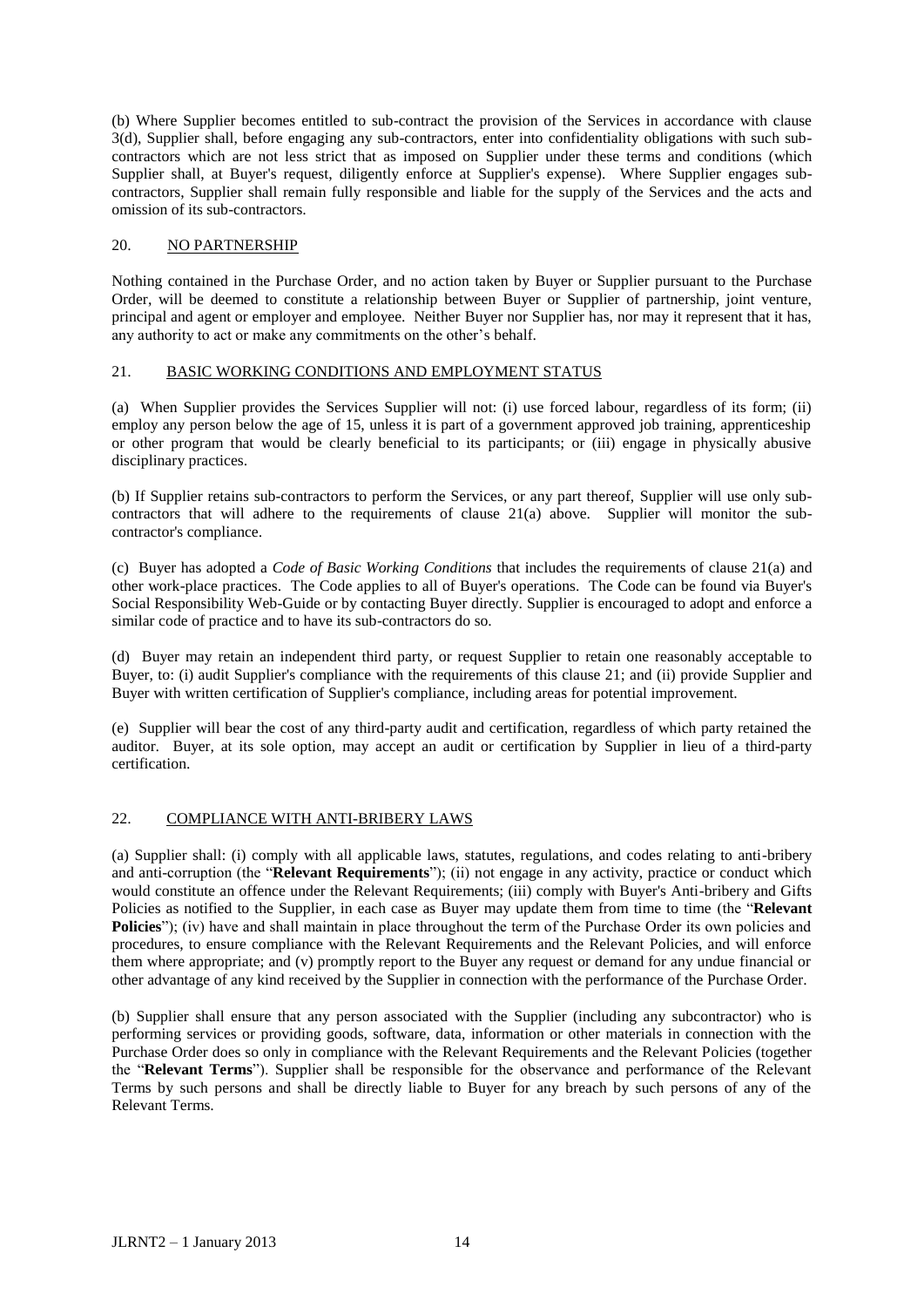#### 23. SEVERABILITY

If any court of competent jurisdiction finds any term or condition to be unenforceable or invalid in whole or in part, such finding shall not affect the validity of the other provisions or the remainder of the provision in question. If any invalid, unenforceable or illegal provision of the Purchase Order would be valid, enforceable and legal if some part of it were deleted, the provision shall apply with the minimum modification necessary to make it legal, valid and enforceable.

#### 24. PUBLICITY

If Supplier wishes to publicly disclose the existence of its relationship with Buyer in relation to the provision of the Services then Supplier shall not do so without the express prior written consent of Buyer to the form and manner of each such disclosure. Where Buyer has given such consent then Buyer, in its sole discretion, reserves the right to withdraw such consent at any time upon notice to Supplier.

#### 25. SURVIVAL

Any terms and conditions above relating to warranties, indemnification, Intellectual Property Rights, infringement, confidentiality, assignment, governing law and dispute resolution shall survive the expiration or termination of the Purchase Order for any reason whatsoever. For the avoidance of doubt clauses 1, 4, 5, 6, 7, 8(d), 9, 10, 11, 12, 13 15, 16, 18, 22, 23, 24, 25, 26, 27, 28 and 29 shall survive termination or expiry of the Purchase Order.

#### 26. NOTICES

(a) Any notice, demand or communication in connection with the Purchase Order will be in writing and may be delivered by hand, first class post, registered post, Special Delivery post, Airmail, international courier or facsimile (but not by e-mail), addressed to the recipient at its registered office or its address, or facsimile number as the case may be. Notices to be sent to Buyer shall be marked for the attention of The Company Secretary.

(b) The notice, demand or communication will be deemed to have been duly served:

(i) if delivered by hand, at the time of delivery;

(ii) if delivered by first class post or Special Delivery post or international courier, 48 hours after being posted (or delivered to the international courier) or in the case of Airmail 10 Business Days after being posted;

(iii) if delivered by facsimile, at the time of transmission, provided that a confirming copy is sent by first class post, registered post, Special Delivery post, Airmail or international courier to the other party within 24 hours after transmission;

provided that, where in the case of delivery by hand or transmission by facsimile, such delivery or transmission occurs either after 4.00 p.m. on a Business Day, or on a day other than a Business Day, service will be deemed to occur at 9.00 a.m. on the next following Business Day (such times being local time at the address of the recipient).

#### 27. THIRD PARTY RIGHTS

(a) Unless otherwise agreed by Buyer, Buyer's Affiliates may, at its/their own option, benefit from the Services and rely on the Deliverables provided by Supplier.

(b) Save as in respect of Buyer's Affiliates, Buyer and Supplier do not intend that any term of the Purchase Order should be enforceable by any person other than Buyer and Supplier.

#### 28. BAILED PROPERTY

Supplier bears all responsibility for loss of, theft of and damage to any property owned by Buyer and in Supplier's possession or control for use in performing a Purchase Order, including responsibility for loss and damage which occurs (howsoever caused) despite Supplier's exercise of reasonable care, but excluding normal wear and tear. Supplier will: (i) properly house and maintain such property on Supplier's premises; (ii) prominently mark it as the property of Buyer; (iii) refrain from commingling it with the property of Supplier or